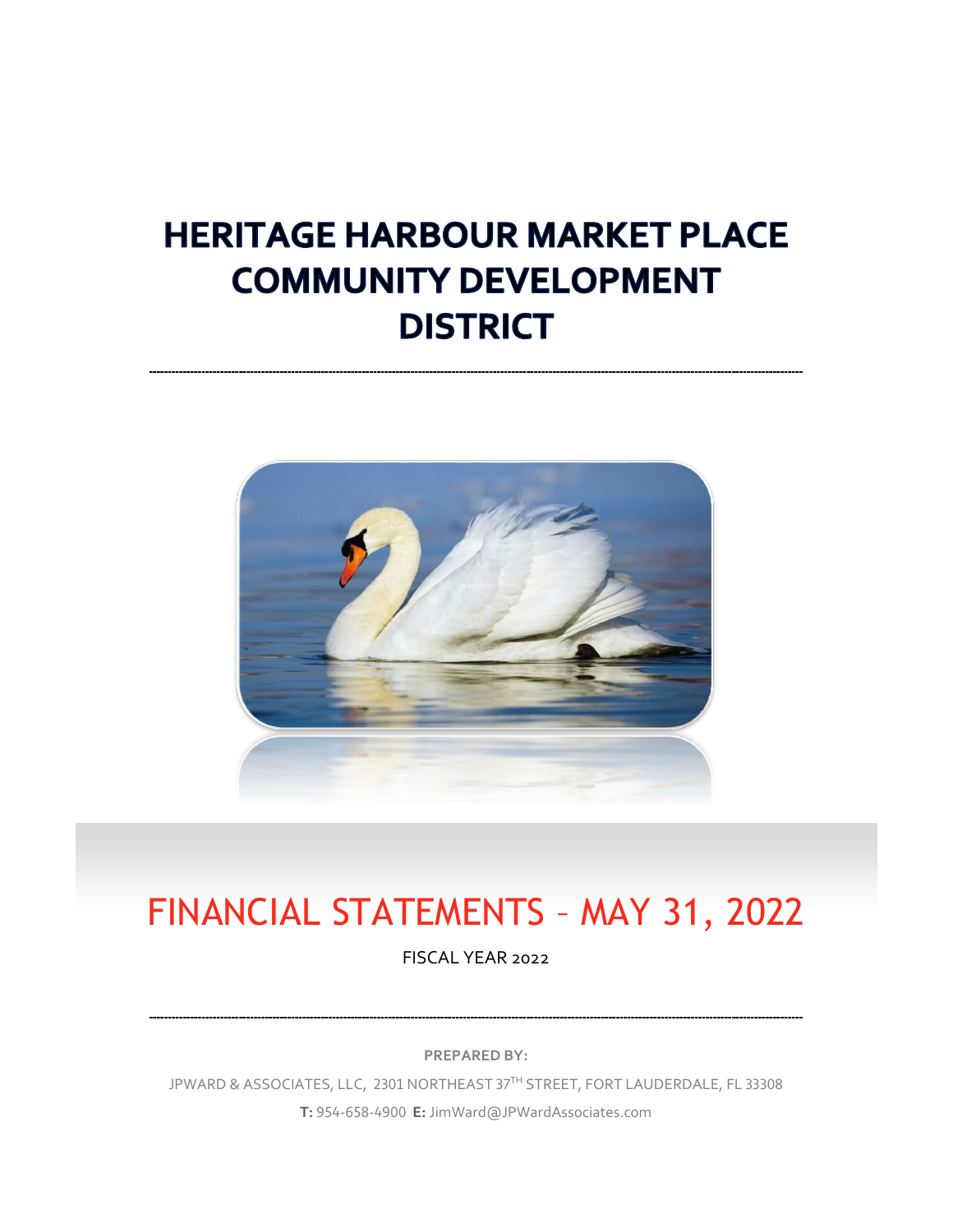**Balance Sheet ‐ All Funds and Account Groups**

#### **as of May 31, 2022**

|                                               |                 |    | <b>Governmental Funds</b>   |    |                                        | <b>Account Groups</b>                   |    |                                       |                                    |            |  |
|-----------------------------------------------|-----------------|----|-----------------------------|----|----------------------------------------|-----------------------------------------|----|---------------------------------------|------------------------------------|------------|--|
|                                               | General<br>Fund |    | <b>Debt Service</b><br>Fund |    | <b>Capital Projects</b><br><b>Fund</b> | <b>General Long</b><br><b>Term Debt</b> |    | <b>General Fixed</b><br><b>Assets</b> | <b>Totals</b><br>(Memorandum Only) |            |  |
| <b>Assets</b>                                 |                 |    |                             |    |                                        |                                         |    |                                       |                                    |            |  |
| <b>Cash and Investments</b>                   |                 |    |                             |    |                                        |                                         |    |                                       |                                    |            |  |
| General Fund - Invested Cash                  | \$<br>151,125   | \$ |                             | Ś. |                                        | \$                                      | \$ |                                       | \$                                 | 151,125    |  |
| Capital Projects Fund-Deferred Cost Account   |                 |    |                             |    |                                        |                                         |    |                                       |                                    |            |  |
| Debt Service Fund                             |                 |    |                             |    |                                        |                                         |    |                                       |                                    |            |  |
| <b>Revenue Account</b>                        |                 |    | 14,023                      |    |                                        |                                         |    |                                       |                                    | 14,023     |  |
| <b>Reserve Account</b>                        |                 |    | 200,000                     |    |                                        |                                         |    |                                       |                                    | 200,000    |  |
| <b>Interest Account</b>                       |                 |    | $\Omega$                    |    |                                        |                                         |    |                                       |                                    | 0          |  |
| <b>Sinking Fund</b>                           |                 |    | $\Omega$                    |    |                                        |                                         |    |                                       |                                    | 0          |  |
| Due from Other Funds                          |                 |    |                             |    |                                        |                                         |    |                                       |                                    |            |  |
| <b>General Fund</b>                           |                 |    |                             |    |                                        |                                         |    |                                       |                                    |            |  |
| Debt Service - Series 2005                    |                 |    |                             |    |                                        |                                         |    |                                       |                                    |            |  |
| Capital Projects Fund                         |                 |    |                             |    |                                        |                                         |    |                                       |                                    |            |  |
| <b>Market Valuation Adjustments</b>           |                 |    |                             |    |                                        |                                         |    |                                       |                                    |            |  |
| <b>Due from Other Governments</b>             |                 |    |                             |    |                                        |                                         |    |                                       |                                    |            |  |
| <b>Accounts Receivable</b>                    |                 |    |                             |    |                                        |                                         |    |                                       |                                    |            |  |
| <b>Prepaid Expenses</b>                       |                 |    |                             |    |                                        |                                         |    |                                       |                                    |            |  |
| <b>Amount Available in Debt Service Funds</b> |                 |    |                             |    |                                        | 214,023                                 |    |                                       |                                    | 214,023    |  |
| Amount to be Provided by Debt Service Funds   |                 |    |                             |    |                                        | 11,095,977                              |    |                                       |                                    | 11,095,977 |  |
| <b>General Fixed Assets</b>                   |                 |    |                             |    |                                        |                                         |    | 4,346,527                             |                                    | 4,346,527  |  |
| Total Assets \$                               | 151,125         | S  | 214,023                     | \$ |                                        | 11,310,000<br>Ś.                        | Ś  | 4,346,527                             | \$                                 | 16,021,676 |  |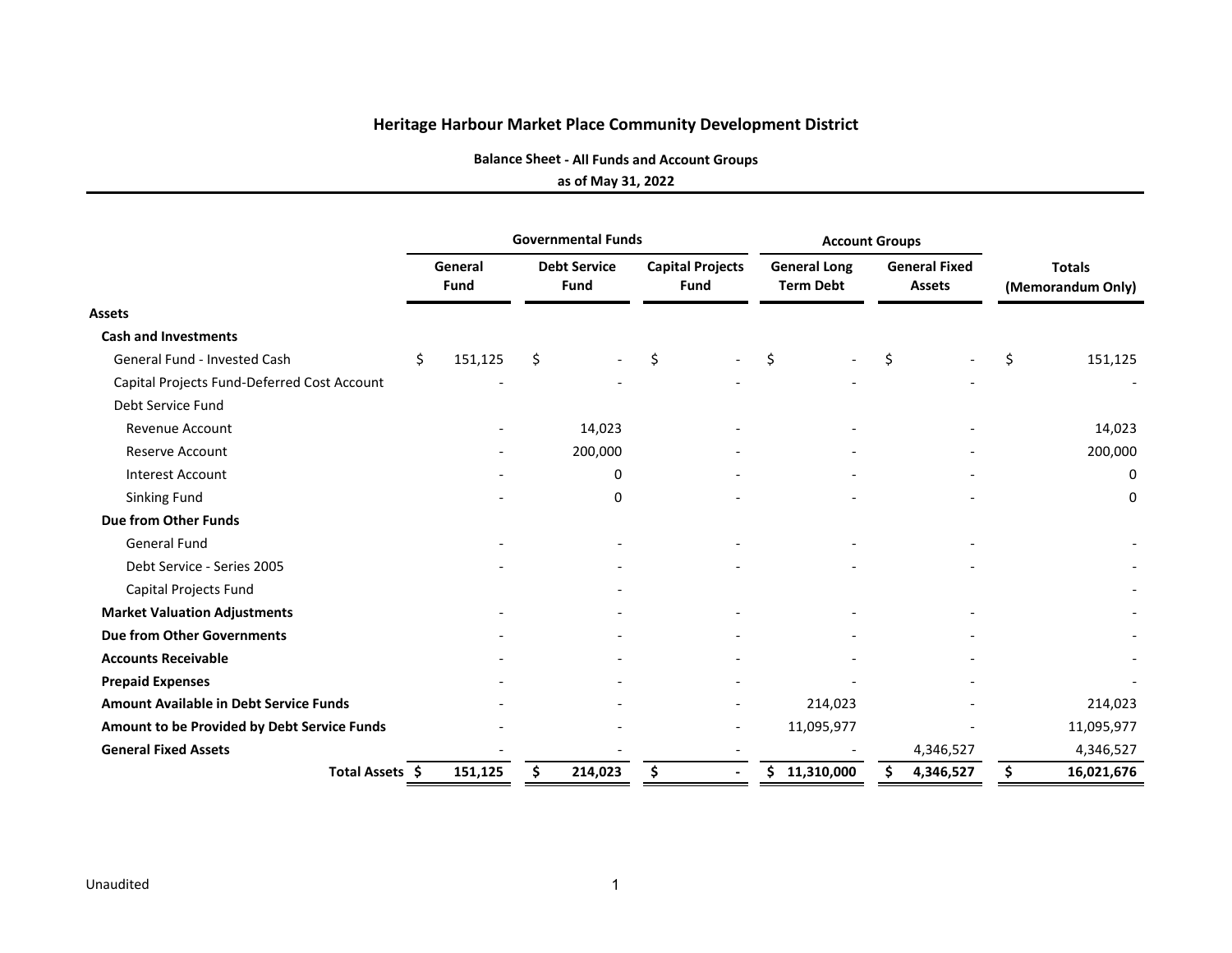**Balance Sheet ‐ All Funds and Account Groups**

#### **as of May 31, 2022**

|                                                     |                 | <b>Governmental Funds</b>          |                                        |                                         | <b>Account Groups</b>                 |                                    |
|-----------------------------------------------------|-----------------|------------------------------------|----------------------------------------|-----------------------------------------|---------------------------------------|------------------------------------|
|                                                     | General<br>Fund | <b>Debt Service</b><br><b>Fund</b> | <b>Capital Projects</b><br><b>Fund</b> | <b>General Long</b><br><b>Term Debt</b> | <b>General Fixed</b><br><b>Assets</b> | <b>Totals</b><br>(Memorandum Only) |
| <b>Liabilities</b>                                  |                 |                                    |                                        |                                         |                                       |                                    |
| <b>Accounts Payable &amp; Payroll Liabilities</b>   | Ś.              | Ś.                                 | Ś                                      | Ś                                       | Ŝ.                                    | Ś.                                 |
| <b>Deferred Revenue</b>                             |                 |                                    |                                        |                                         |                                       |                                    |
| <b>Due to Other Governments</b>                     |                 |                                    |                                        |                                         |                                       |                                    |
| Due to Other Funds                                  |                 |                                    |                                        |                                         |                                       |                                    |
| <b>General Fund</b>                                 |                 |                                    |                                        |                                         |                                       |                                    |
| Debt Service - Series 2005                          |                 |                                    |                                        |                                         |                                       |                                    |
| <b>Matured Bonds Payable - Series 2005</b>          |                 |                                    |                                        |                                         |                                       |                                    |
| Matured Interest Payable - Series 2005              |                 |                                    |                                        |                                         |                                       |                                    |
| <b>Bonds Payable - Series 2005</b>                  |                 |                                    |                                        | 11,310,000                              |                                       | 11,310,000                         |
| <b>Total Liabilities</b>                            | - \$            | \$.                                | \$.<br>$\blacksquare$                  | \$11,310,000                            | Ŝ.                                    | 11,310,000<br>Ś.                   |
| <b>Fund Equity and Other Credits</b>                |                 |                                    |                                        |                                         |                                       |                                    |
| <b>Investment in General Fixed Assets</b>           |                 |                                    |                                        |                                         | 4,346,527                             | 4,346,527                          |
| <b>Fund Balance</b>                                 |                 |                                    |                                        |                                         |                                       |                                    |
| <b>Restricted</b>                                   |                 |                                    |                                        |                                         |                                       |                                    |
| Beginning: October 1, 2020                          |                 | 328,602                            |                                        |                                         |                                       | 328,602                            |
| <b>Results from Current Operations</b>              |                 | (114, 578)                         |                                        |                                         |                                       | (114, 578)                         |
| Unassigned                                          |                 |                                    |                                        |                                         |                                       |                                    |
| Beginning: October 1, 2020                          | 145,050         |                                    |                                        |                                         |                                       | 145,050                            |
| <b>Results from Current Operations</b>              | 6,076           |                                    |                                        |                                         |                                       | 6,076                              |
| <b>Total Fund Equity and Other Credits</b>          | 151,125         | 214,023                            |                                        |                                         | 4,346,527                             | 4,711,676                          |
| Total Liabilities, Fund Equity and Other Credits \$ | 151,125         | 214,023                            | \$<br>$\overline{\phantom{a}}$         | \$.<br>11,310,000                       | 4,346,527                             | 16,021,676                         |
|                                                     |                 |                                    |                                        |                                         |                                       |                                    |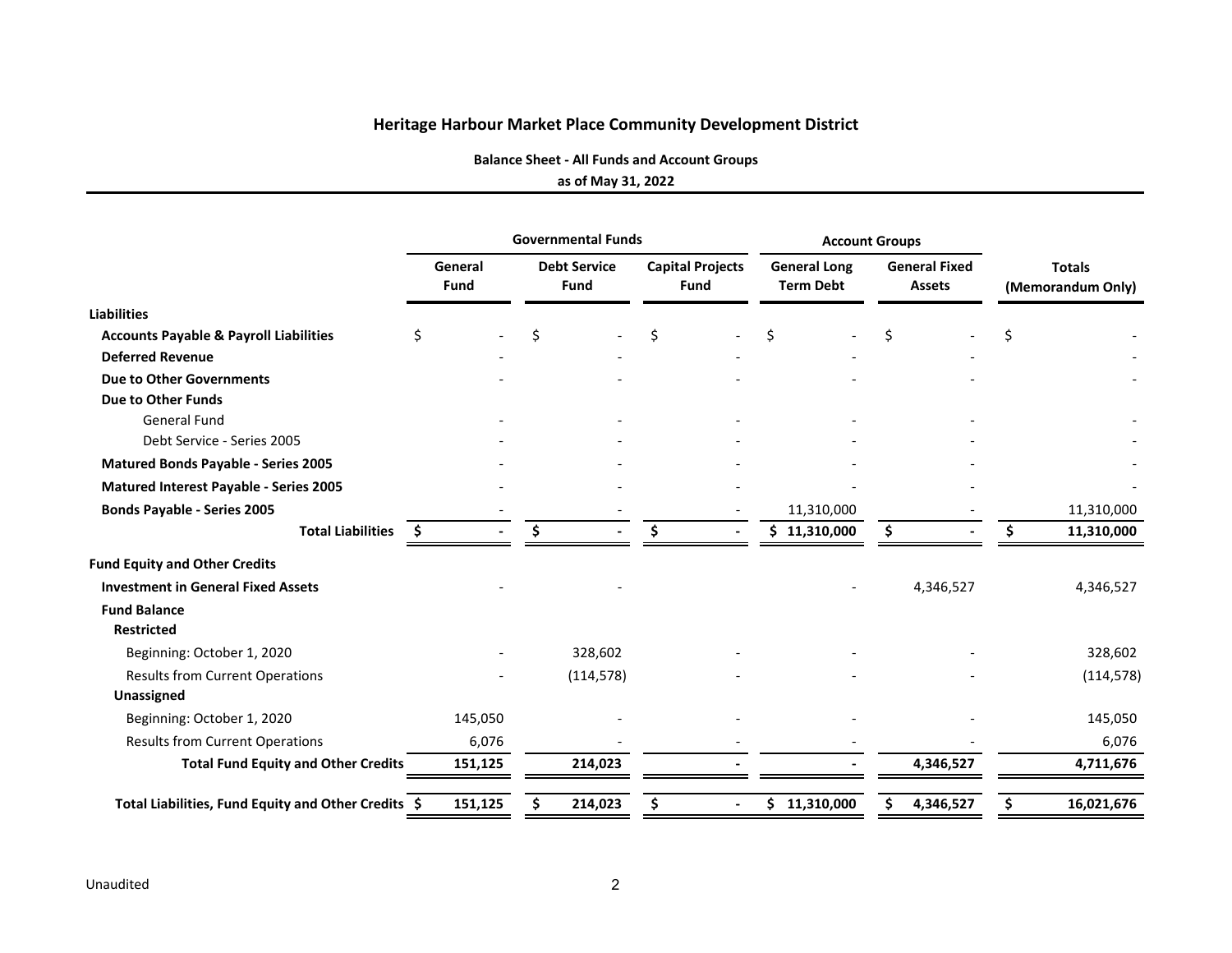| <b>General Fund</b>                                            |
|----------------------------------------------------------------|
| Statement of Revenue, Expenditures and Changes in Fund Balance |
| for the Period Ending May 31, 2022                             |

|                                              |    | October                  |    | November                 |    | December       |    | January                  |     | February |     | April<br>March<br>May    |    |                | <b>Year to Date</b>            |     | Annual<br><b>Budget</b> | % of<br><b>Budget</b> |        |      |
|----------------------------------------------|----|--------------------------|----|--------------------------|----|----------------|----|--------------------------|-----|----------|-----|--------------------------|----|----------------|--------------------------------|-----|-------------------------|-----------------------|--------|------|
| <b>Revenue and Other Sources</b>             |    |                          |    |                          |    |                |    |                          |     |          |     |                          |    |                |                                |     |                         |                       |        |      |
| Carryforward                                 | \$ |                          | Ś  | ÷,                       | Ś. |                | Ś  |                          | Ś   |          | Ś   |                          | Ŝ. |                | \$                             | Ś   |                         | Ś                     |        | N/A  |
| <b>Miscellaneous Revenue</b>                 |    |                          |    |                          |    |                |    |                          |     |          |     |                          |    |                |                                |     |                         |                       |        | N/A  |
| Interest                                     |    |                          |    |                          |    |                |    |                          |     |          |     |                          |    |                |                                |     |                         |                       |        |      |
| Interest - General Checking                  |    | 1                        |    | 1                        |    | $\overline{2}$ |    | $\mathbf{1}$             |     | 1        |     | $\overline{2}$           |    | $\overline{2}$ | $\mathbf{1}$                   |     | 13                      |                       | 10     | 126% |
| <b>Special Assessment Revenue</b>            |    |                          |    |                          |    |                |    |                          |     |          |     |                          |    |                |                                |     |                         |                       |        |      |
| Special Assessments - Uniform Method         |    | 124                      |    | 2,377                    |    | 23,207         |    | 734                      |     | 1,140    |     |                          |    |                | $\sim$                         |     | 27,582                  |                       | 27,518 | 100% |
| Special Assessments - Non-Uniform Mthd       |    | 11,215                   |    |                          |    |                |    | $\overline{\phantom{a}}$ |     | 15,817   |     |                          |    | 15,817         |                                |     | 42,849                  |                       | 58,666 | 73%  |
| <b>Inter-Fund Group Transfers In</b>         |    |                          |    |                          |    |                |    |                          |     |          |     |                          |    |                |                                |     |                         |                       |        | N/A  |
| <b>Total Revenue and Other Sources:</b>      | \$ | 11,340                   | \$ | 2,379                    | \$ | 23,209         | \$ | 735                      | \$. | 16,958   | \$  | $\mathbf{2}$             | \$ | 15,819         | \$<br>$\mathbf{1}$             | \$. | 70,443                  | \$                    | 86,194 | 82%  |
| <b>Expenditures and Other Uses</b>           |    |                          |    |                          |    |                |    |                          |     |          |     |                          |    |                |                                |     |                         |                       |        |      |
| Legislative                                  |    |                          |    |                          |    |                |    |                          |     |          |     |                          |    |                |                                |     |                         |                       |        |      |
| Board of Supervisor's Fees                   | \$ | 400                      | \$ | $\overline{\phantom{a}}$ | Ŝ. |                | S. | ÷.                       | \$  | 400      | -\$ | $\overline{\phantom{a}}$ | \$ | 200            | \$<br>$\overline{\phantom{a}}$ | \$  | 1,000                   | Ś                     | 1,600  | 63%  |
| Board of Supervisor's - FICA                 |    | 31                       |    |                          |    |                |    |                          |     | 31       |     |                          |    | 15             |                                |     | 77                      |                       | 122    | 63%  |
| <b>Executive</b>                             |    |                          |    |                          |    |                |    |                          |     |          |     |                          |    |                |                                |     |                         |                       |        |      |
| <b>Executive Salaries</b>                    |    | 2,692                    |    | 2,692                    |    | 2,692          |    |                          |     | 2,692    |     | 9,731                    |    | 3,417          | 3,417                          |     | 27,333                  |                       | 41,000 | 67%  |
| <b>Executive Salaries - FICA</b>             |    | 206                      |    | 206                      |    | 206            |    |                          |     | 206      |     | 744                      |    | 261            | 261                            |     | 2,091                   |                       | 3,137  | 67%  |
| Executive Salaries - Insurance               |    |                          |    |                          |    |                |    |                          |     |          |     |                          |    |                |                                |     |                         |                       |        | N/A  |
| <b>Financial and Administrative</b>          |    |                          |    |                          |    |                |    |                          |     |          |     |                          |    |                |                                |     |                         |                       |        |      |
| <b>Audit Services</b>                        |    |                          |    |                          |    |                |    |                          |     |          |     | $\sim$                   |    | 5,900          | ÷,                             |     | 5,900                   |                       | 5,900  | 100% |
| <b>Accounting Services</b>                   |    |                          |    | 410                      |    | 389            |    |                          |     | 300      |     | 150                      |    | 440            | 877                            |     | 2,566                   |                       | 3,000  | 86%  |
| Assessment Roll Preparation                  |    |                          |    |                          |    |                |    |                          |     |          |     | ÷.                       |    |                | $\sim$                         |     | $\sim$                  |                       | $\sim$ | N/A  |
| Arbitrage Rebate Services                    |    |                          |    |                          |    |                |    |                          |     |          |     | 500                      |    |                | ÷                              |     | 500                     |                       | 500    | 100% |
| Other                                        |    |                          |    |                          |    |                |    |                          |     |          |     |                          |    |                |                                |     |                         |                       |        | N/A  |
| <b>Other Contractual Services</b>            |    |                          |    |                          |    |                |    |                          |     |          |     |                          |    |                |                                |     |                         |                       |        |      |
| <b>Recording and Transcription</b>           |    |                          |    | 48                       |    |                |    |                          |     |          |     | 48                       |    |                | 58                             |     | 154                     |                       | 200    | 77%  |
| <b>Legal Advertising</b>                     |    |                          |    | 489                      |    |                |    |                          |     |          |     | 96                       |    | 350            | $\sim$                         |     | 935                     |                       | 2,400  | 39%  |
| <b>Trustee Services</b>                      |    | $\overline{\phantom{a}}$ |    | 5,064                    |    |                |    |                          |     |          |     | $\sim$                   |    |                | $\sim$                         |     | 5,064                   |                       | 5,300  | 96%  |
| <b>Dissemination Agent Services</b>          |    | ÷.                       |    | ÷.                       |    | 5,000          |    |                          |     |          |     | ä,                       |    |                | ÷.                             |     | 5,000                   |                       | 5,000  | 100% |
| <b>Property Appraiser Fees</b>               |    |                          |    | $\overline{\phantom{a}}$ |    |                |    | ÷,                       |     |          |     | $\overline{a}$           |    |                | $\overline{\phantom{a}}$       |     | $\sim$                  |                       | $\sim$ | N/A  |
| <b>Bank Services</b>                         |    | 78                       |    | 31                       |    | 33             |    | 32                       |     | 31       |     | 36                       |    | 22             | 55                             |     | 317                     |                       | 400    | 79%  |
| <b>Travel and Per Diem</b>                   |    |                          |    | ٠                        |    |                |    |                          |     |          |     |                          |    |                |                                |     |                         |                       | $\sim$ | N/A  |
| <b>Communications &amp; Freight Services</b> |    |                          |    |                          |    |                |    |                          |     |          |     |                          |    |                |                                |     |                         |                       |        |      |
| Telephone                                    |    |                          |    |                          |    |                |    |                          |     |          |     |                          |    |                |                                |     |                         |                       |        | N/A  |
| Postage, Freight & Messenger                 |    |                          |    | $\overline{7}$           |    |                |    |                          |     | 13       |     |                          |    | 47             | (0)                            |     | 67                      |                       | 200    | 34%  |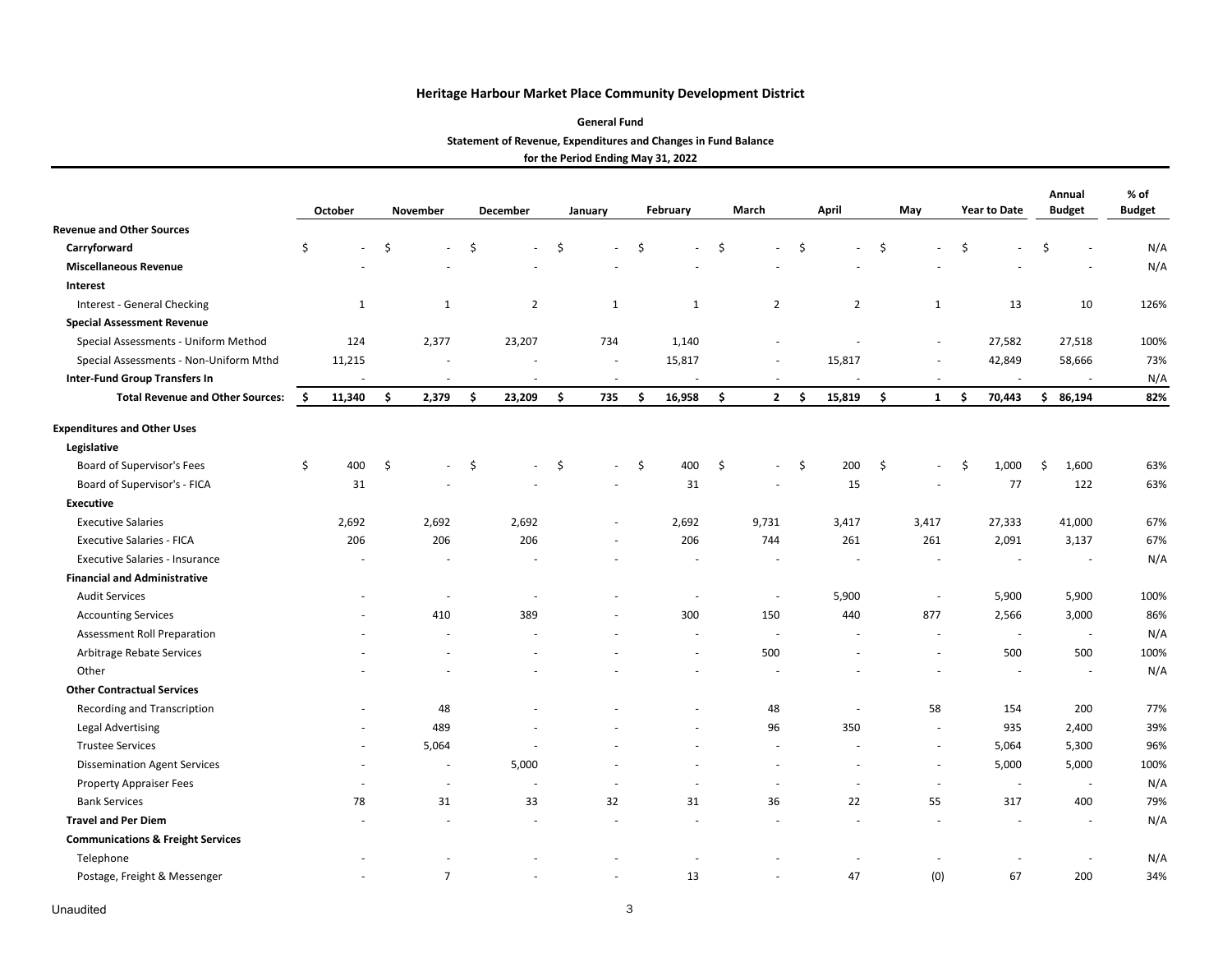| <b>General Fund</b>                                            |
|----------------------------------------------------------------|
| Statement of Revenue, Expenditures and Changes in Fund Balance |
| for the Period Ending May 31, 2022                             |

|                                           |   | October |   | <b>November</b>          |   | <b>December</b> |     | January                  |     | February |   | March     |   | April   |    | May                      | <b>Year to Date</b>      | Annual<br><b>Budget</b> | % of<br><b>Budget</b> |
|-------------------------------------------|---|---------|---|--------------------------|---|-----------------|-----|--------------------------|-----|----------|---|-----------|---|---------|----|--------------------------|--------------------------|-------------------------|-----------------------|
| <b>Rentals &amp; Leases</b>               |   |         |   |                          |   |                 |     |                          |     |          |   |           |   |         |    |                          |                          |                         |                       |
| Miscellaneous Equipment Leasing           |   |         |   |                          |   |                 |     |                          |     |          |   |           |   |         |    |                          |                          |                         | N/A                   |
| <b>Computer Services and Website</b>      |   |         |   |                          |   |                 |     |                          |     |          |   |           |   |         |    |                          |                          |                         |                       |
| Development                               |   | 50      |   | 609                      |   | 50              |     | $\overline{\phantom{a}}$ |     | 2,285    |   | 609       |   |         |    | 1,118                    | 4,721                    | 7,560                   | 62%                   |
| Insurance                                 |   | 6,436   |   |                          |   |                 |     |                          |     |          |   |           |   |         |    | $\overline{\phantom{a}}$ | 6,436                    | 6,600                   | 98%                   |
| <b>Printing &amp; Binding</b>             |   | 61      |   | $\overline{\phantom{a}}$ |   | 194             |     |                          |     |          |   |           |   |         |    |                          | 255                      | 100                     | 255%                  |
| <b>Office Supplies</b>                    |   | $\sim$  |   |                          |   |                 |     |                          |     |          |   |           |   |         |    | $\overline{\phantom{a}}$ | $\overline{\phantom{a}}$ | $\sim$                  | N/A                   |
| <b>Subscription &amp; Memberships</b>     |   | 175     |   |                          |   |                 |     |                          |     |          |   |           |   |         |    | $\overline{\phantom{a}}$ | 175                      | 175                     | 100%                  |
| <b>Legal Services</b>                     |   |         |   |                          |   |                 |     |                          |     |          |   |           |   |         |    |                          |                          |                         |                       |
| Legal - General Counsel                   |   |         |   | 1,324                    |   | 235             |     |                          |     |          |   | 52        |   |         |    | 168                      | 1,778                    | 3,000                   | 59%                   |
| - Litigation Counsel<br>Legal             |   |         |   |                          |   |                 |     |                          |     |          |   |           |   |         |    |                          |                          |                         | N/A                   |
| <b>Comprehensive Planning</b>             |   |         |   |                          |   |                 |     |                          |     |          |   |           |   |         |    |                          |                          |                         |                       |
| Professional Services-Planning            |   |         |   |                          |   |                 |     |                          |     |          |   |           |   |         |    |                          |                          |                         | N/A                   |
| <b>Other General Government Services</b>  |   |         |   |                          |   |                 |     |                          |     |          |   |           |   |         |    |                          |                          |                         |                       |
| Engineering Services - General Fund       |   |         |   |                          |   |                 |     |                          |     |          |   |           |   |         |    |                          |                          | ٠                       | N/A                   |
| Property Owner Refunds                    |   |         |   |                          |   |                 |     |                          |     |          |   |           |   |         |    |                          |                          | ٠                       | N/A                   |
| <b>Payroll Expenses</b>                   |   |         |   |                          |   |                 |     |                          |     |          |   |           |   |         |    |                          |                          |                         | N/A                   |
| <b>Capital Outlay</b>                     |   |         |   |                          |   |                 |     | $\overline{\phantom{a}}$ |     |          |   |           |   |         |    |                          |                          |                         | N/A                   |
| <b>Total Expenditures and Other Uses:</b> | S | 10,129  | S | 10,880                   | Ŝ | 8,798           | . Ś | 32                       | \$. | 5,958    | Ś | 11,966    |   | 10,652  | Ś  | 5,952                    | 64,368                   | 86,194                  | 75%                   |
| Net Increase/ (Decrease) of Fund Balance  |   | 1,211   |   | (8,501)                  |   | 14,411          |     | 703                      |     | 11,000   |   | (11, 965) |   | 5,167   |    | (5,951)                  | 6,076                    | N/A                     |                       |
| Fund Balance - Beginning                  |   | 145,050 |   | 146,261                  |   | 137,760         |     | 152,171                  |     | 152,874  |   | 163,874   |   | 151,909 |    | 157,076                  | 145,050                  | 127,500                 |                       |
| Fund Balance - Ending                     |   | 146,261 |   | 137,760                  |   | 152,171         |     | 152,874                  | Ś.  | 163,874  |   | 151,909   | S | 157,076 | Ś. | 151,125                  | 151,125                  | \$127,500               |                       |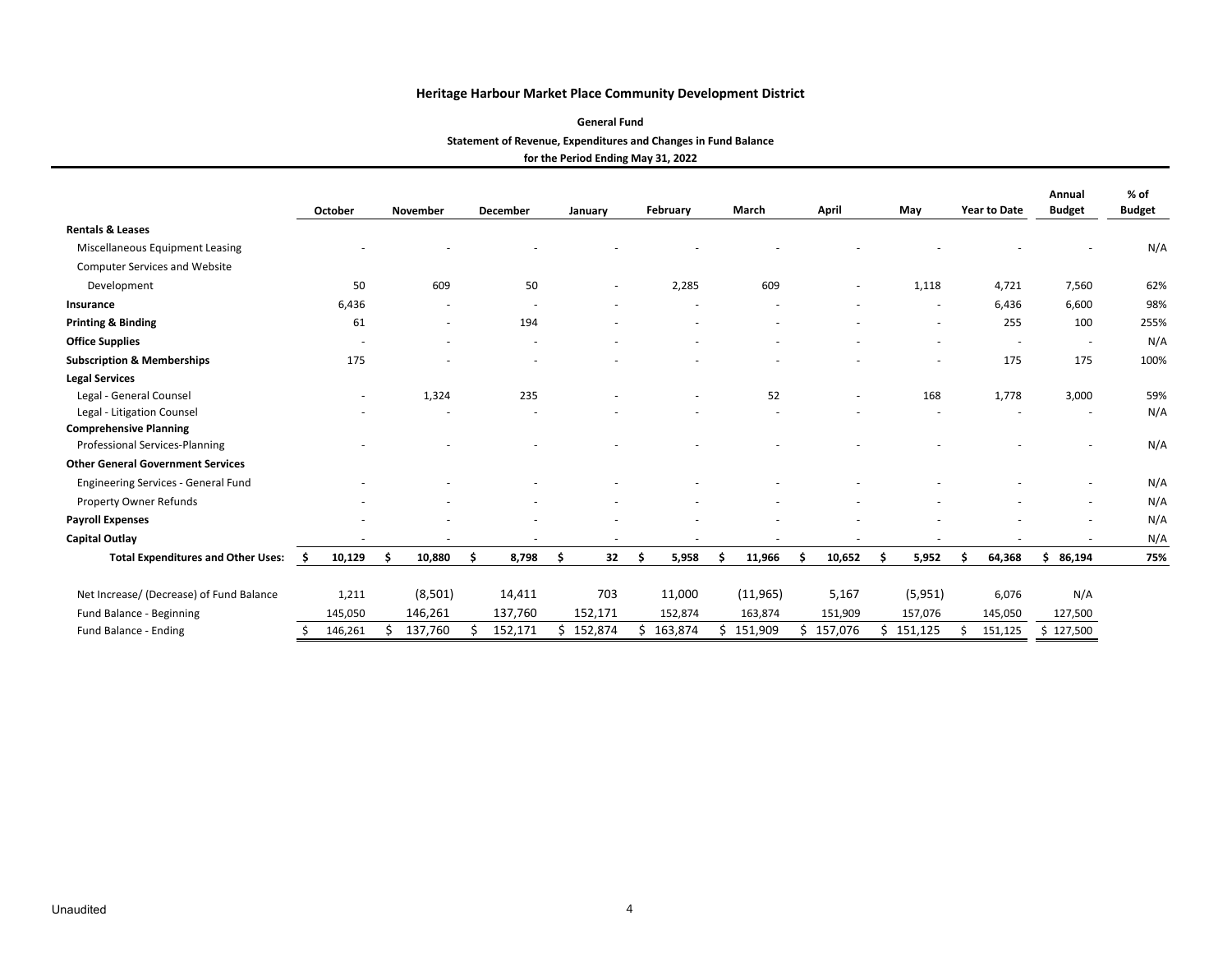**Debt Service Fund ‐ Series 2005 Bonds Statement of Revenue, Expenditures and Changes in Fund Balance for the Period Ending May 31, 2022**

|                                                                                                                     |    | October<br>November      |    |              | December |                          | January |                          | February |                          | March | April                    |     |                | May     | Year to Date |     | <b>Budget</b>  |    | % of<br><b>Budget</b>    |             |
|---------------------------------------------------------------------------------------------------------------------|----|--------------------------|----|--------------|----------|--------------------------|---------|--------------------------|----------|--------------------------|-------|--------------------------|-----|----------------|---------|--------------|-----|----------------|----|--------------------------|-------------|
| <b>Revenue and Other Sources</b>                                                                                    |    |                          |    |              |          |                          |         |                          |          |                          |       |                          |     |                |         |              |     |                |    |                          |             |
| Carryforward                                                                                                        | \$ |                          | .S |              | \$       |                          | Ś       |                          | Ŝ.       |                          |       |                          | Ŝ   |                | \$      |              | Ś   |                | Ś  |                          | N/A         |
| <b>Interest Income</b>                                                                                              |    |                          |    |              |          |                          |         |                          |          |                          |       |                          |     |                |         |              |     |                |    |                          |             |
| Revenue Account                                                                                                     |    | 0                        |    | 2            |          | 0                        |         | $\mathbf{1}$             |          | $\overline{2}$           |       | 2                        |     | $\overline{2}$ |         | 3            |     | 10             |    | $\overline{\phantom{a}}$ | N/A         |
| Reserve Account                                                                                                     |    | 1                        |    | $\mathbf{1}$ |          | 1                        |         | $\mathbf{1}$             |          | 1                        |       | $\mathbf{1}$             |     | 1              |         | $\mathbf{1}$ |     | $\overline{7}$ |    | 10                       | 66%         |
| <b>Interest Account</b>                                                                                             |    |                          |    |              |          |                          |         |                          |          |                          |       |                          |     |                |         | 0            |     | $\Omega$       |    | $\sim$                   | N/A         |
| Sinking Fund Account                                                                                                |    |                          |    |              |          |                          |         |                          |          |                          |       |                          |     |                |         | 0            |     | $\Omega$       |    |                          | N/A         |
| <b>Special Assessment Revenue</b>                                                                                   |    |                          |    |              |          |                          |         |                          |          |                          |       |                          |     |                |         |              |     |                |    |                          |             |
| Special Assessments - Uniform Method                                                                                |    | 1,527                    |    | 29,236       |          | 285,392                  |         | 9,025                    |          | 14,017                   |       |                          |     |                |         |              |     | 339,197        |    | 338,562                  | 100%        |
| Special Assessments - Non-Uniform Mthd                                                                              |    | 278,600                  |    |              |          |                          |         |                          |          |                          |       |                          |     | 395,968        |         |              |     | 674,567        |    | 789,788                  | 85%         |
| <b>Inter-Fund Group Transfers In</b>                                                                                |    | $\overline{\phantom{a}}$ |    |              |          | $\overline{\phantom{a}}$ |         | $\overline{a}$           |          |                          |       | $\overline{a}$           |     |                |         |              |     | $\sim$         |    |                          | N/A         |
| Total Revenue and Other Sources: \$                                                                                 |    | 280,128                  |    | 29,239       | Ś        | 285,393                  | Ś.      | 9,026                    | Ŝ        | 14,019                   | Ś     | $\mathbf{2}$             | . Ś | 395,970        | Ŝ.      | 4            |     | \$1,013,782    | Ś. | 1,128,360                | 90%         |
| <b>Expenditures and Other Uses</b><br><b>Debt Service</b><br>Principal - Mandatory<br>Principal - Early Redemptions | \$ |                          | Ŝ. |              | Ś        |                          | Ŝ.      |                          | Ŝ.       |                          |       |                          | Ŝ.  | $\sim$         | $\zeta$ | 495,000      | \$. | 495,000        | Ś. | 495,000                  | 100%<br>N/A |
| <b>Interest Expense</b><br><b>Legal Services</b>                                                                    |    |                          |    | 316,680      |          |                          |         |                          |          |                          |       |                          |     |                |         | 316,680      |     | 633,360        |    | 633,360                  | 100%        |
| Legal - Foreclosure Counsel                                                                                         |    |                          |    |              |          |                          |         |                          |          |                          |       |                          |     |                |         |              |     |                |    |                          | N/A         |
| <b>Operating Transfers Out</b>                                                                                      |    |                          |    |              |          |                          |         |                          |          |                          |       |                          |     |                |         |              |     |                |    |                          | N/A         |
| <b>Inter-Fund Group Transfers Out</b>                                                                               |    |                          |    |              |          |                          |         |                          |          |                          |       |                          |     |                |         |              |     |                |    |                          | N/A         |
| <b>Trustee Services</b>                                                                                             |    |                          |    |              |          |                          |         |                          |          |                          |       |                          |     |                |         |              |     |                |    |                          | N/A         |
| GF-Litigation (Parcel 19/20)                                                                                        |    |                          |    |              |          |                          |         |                          |          |                          |       |                          |     |                |         |              |     |                |    |                          | N/A         |
| <b>CPF-Deferred Cost Account</b>                                                                                    |    | $\sim$                   |    |              |          | $\sim$                   |         | $\sim$                   |          | $\sim$                   |       | $\overline{a}$           |     |                |         |              |     |                |    |                          | N/A         |
| Total Expenditures and Other Uses: \$                                                                               |    | $\overline{\phantom{a}}$ |    | 316,680      | \$.      | $\overline{\phantom{a}}$ | Ś       | $\overline{\phantom{a}}$ | Ś        | $\overline{\phantom{a}}$ | .\$   | $\overline{\phantom{a}}$ | Ŝ.  | $\blacksquare$ | .s      | 811,680      |     | \$1,128,360    | S. | 1,128,360                | 100%        |
| Net Increase/ (Decrease) of Fund Balance                                                                            |    | 280,128                  |    | (287, 441)   |          | 285,393                  |         | 9,026                    |          | 14,019                   |       | $\overline{2}$           |     | 395,970        |         | (811, 676)   |     | (114, 578)     |    |                          |             |
| Fund Balance - Beginning                                                                                            |    | 328,602                  |    | 608,730      |          | 321,289                  |         | 606,682                  |          | 615,708                  |       | 629,727                  |     | 629,730        |         | 1,025,700    |     | 328,602        |    | 309,910                  |             |
| Fund Balance - Ending                                                                                               |    | 608,730                  |    | 321,289      | Ŝ.       | 606,682                  | Ŝ.      | 615,708                  | Ś        | 629,727                  | \$    | 629,730                  |     | \$1,025,700    | \$      | 214,023      | Ŝ.  | 214,023        | Ś. | 309,910                  |             |